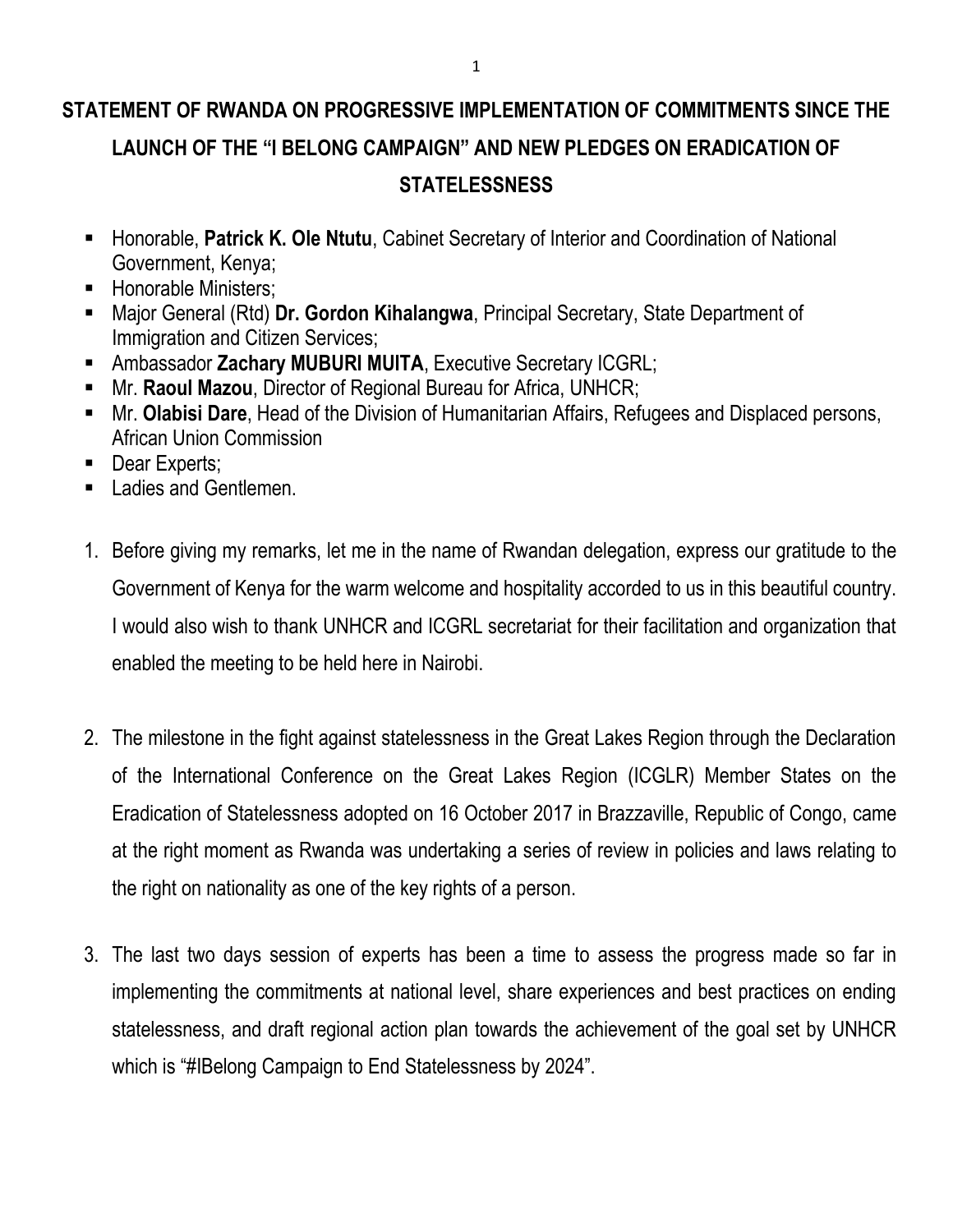4. Before I elaborate on the Rwanda's pledges, let me present the main achievements in line with the 11 commitments of the Brazzaville Declaration, considering that some of the actions had already been implemented before the taking place of the Conference whereas others were under implementation but needed some adjustments to meet the regional and global standards.

## **Hon. Ministers, Participants, all Protocol Observed.**

- 5. Activities already achieved or under process by the time of the adoption of the Brazzaville Declaration are:
- i. Commitment to end statelessness in support of UNHCR's "#IBelong Campaign to End Statelessness" as the Government of Rwanda had acceded to the 1954 Convention relating to the status of stateless persons and the 1961 Convention on the Reduction of stateless persons;
- ii. Adopted the new nationality law in 2008 to comply with the Conventions;
- iii. Was implementing the rights of women to ensure that women and men have equal rights to acquire, change and retain their nationality, and to confer their nationality to children and spouses: *through the provisions of the Rwandan Constitution where women has to get at least 30% in all electoral positions and through the nationality law, women in Rwanda have equal rights to men;*
- iv. Was reducing the risk of statelessness by reinforcing civil registration mechanisms, in particular by ensuring that every child is registered immediately after birth, and that late birth registration procedures are accessible to all unregistered individuals born in the territory with loosed formalities: *In fact, the law on persons and family of 1988 was repealed in 2016 and the new law extended the new birth registration time (from 15 to 30 days ) and late registration effected through the court was replaced by the affordable fine and such fine is waived in registering orphans. Secondly, in line with the Universal registration, awareness campaign against late registration of birth labeled "Civil Registration Week was launched and since 2017, there have been two campaigns across the country for all non-registered children below 18 years old. Thirdly, there is a draft law which shall give the power of civil registry to the head of hospital and health centres to carry out full civil registration*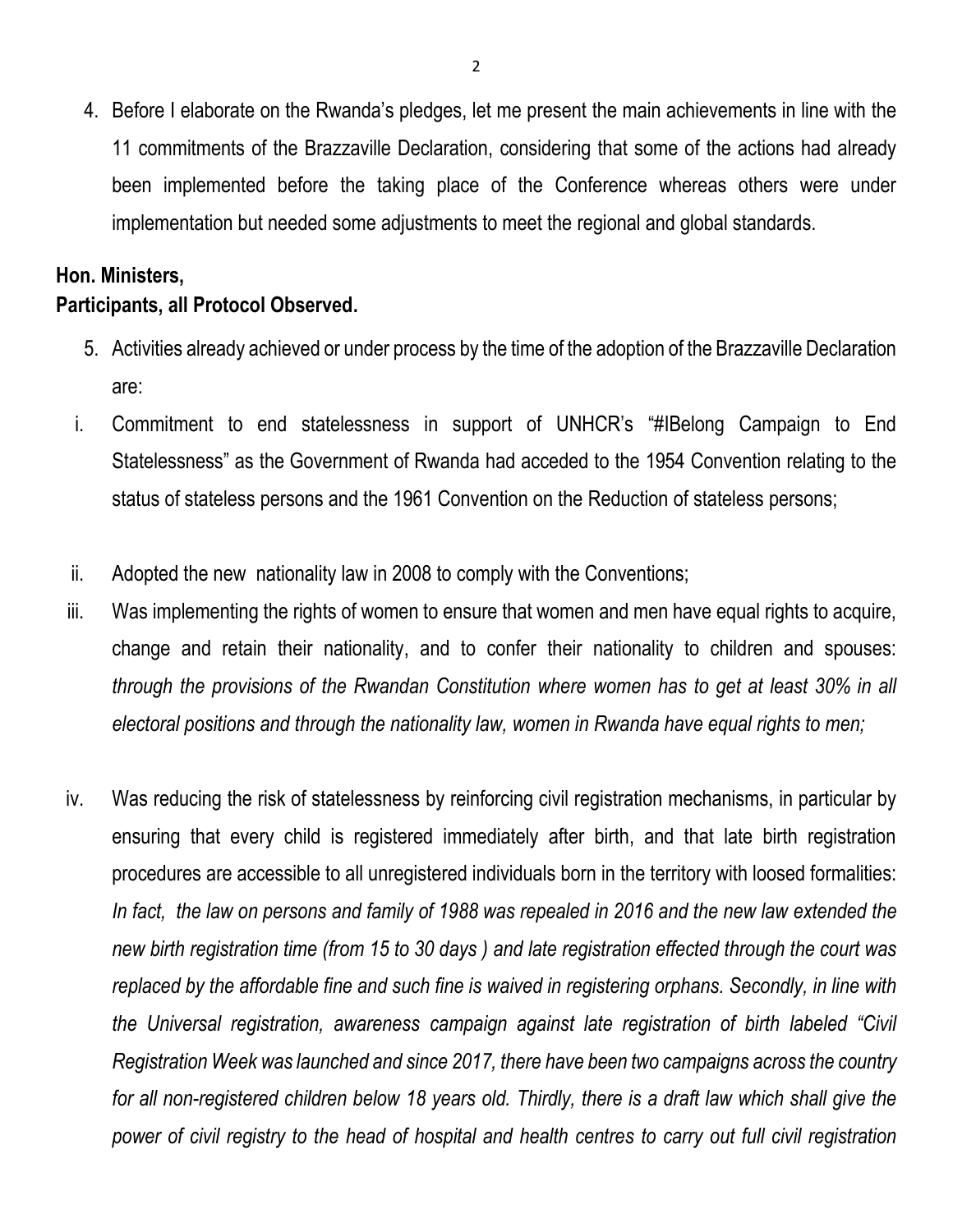*services of the birth and death occurred in their respective institutions and immediately issue valid status records.*

- v. All individuals entitled to nationality under domestic laws are issued with documentary proof of their nationality: *the birth certificate for the new registered, ID for the nationals aged 16 and nationality certificate for the naturalized. The new born to refugees are registered as nationals and refugee cards are issued to the adults.*
- vi. The focal person on statelessness was designated in order to follow up the progress in the implementation of the commitments outlined in the declaration.

## **Hon. Ministers, Participants, all Protocol Observed.**

- 6. Activities not yet achieved or implemented are mainly the following:
	- i. The prevention and eradication of statelessness by reforming nationality and related laws in order to include appropriate safeguards against statelessness as the current law does not adequately provides for them. It is now under review to have better provisions related to the statement;
	- ii. Obtain accurate of information on the causes of statelessness and the number and profile of stateless persons in order to design and implement appropriate strategies to address the issue: *no case of statelessness is identified so far, but they are persons at risk of statelessness due to the longer stay in the territory without documentations from countries of their origin;*
	- iii. Rwanda has participated in the drafting of the protocol to the African Charter on Human and People's rights on the rights to nationality and the eradication of statelessness in Africa and is ready to ratify it once adopted.